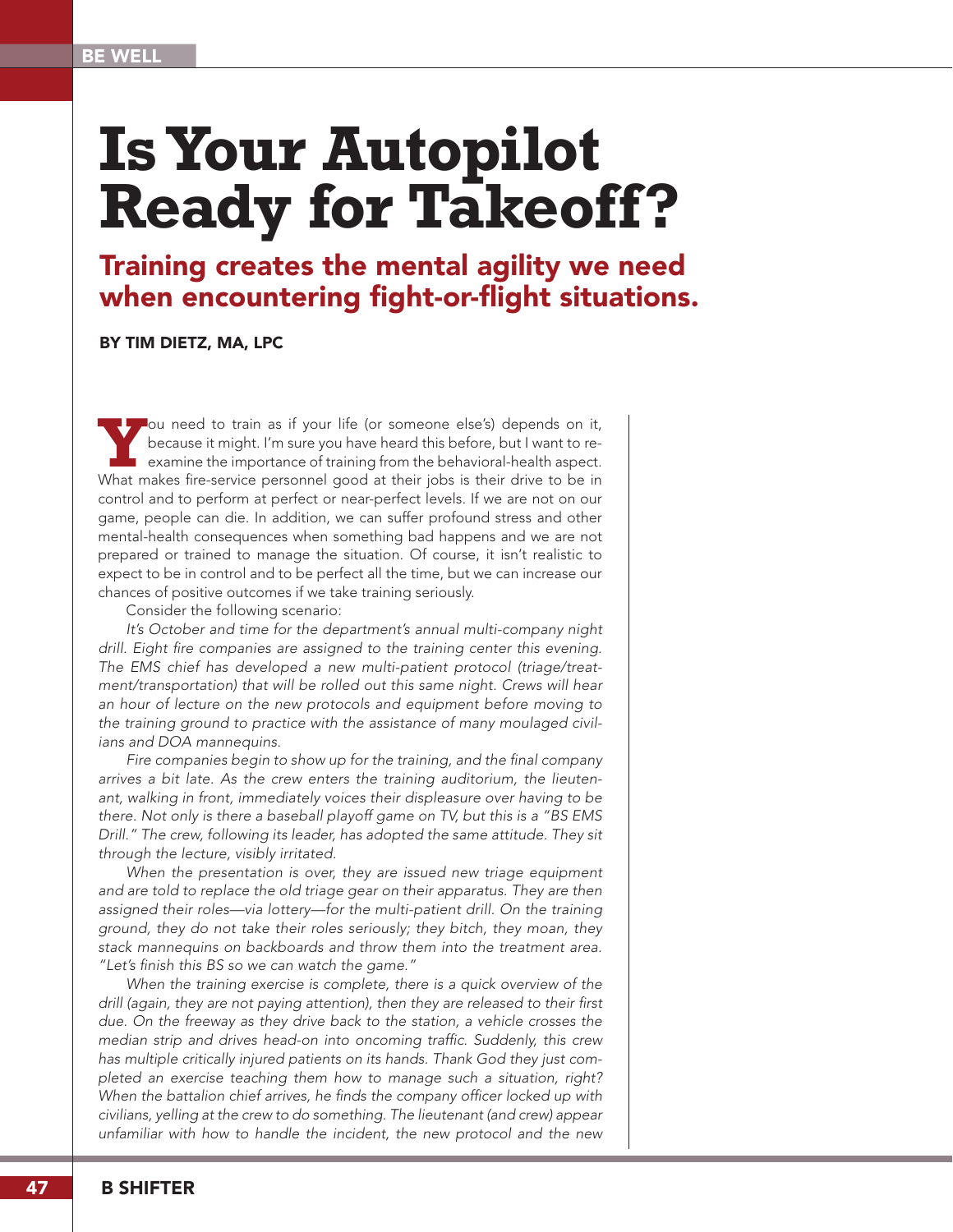*equipment—they can't even remember where it was placed on the apparatus.* 

*Now we have a crew, wired to be in control and perfect or near-perfect, that is overwhelmed. (And hence, you have a behavioral-health expert writ ing an article on the importance of training.)*

In that sheen shown that stress can make the region of the brain that regulates emotion (the survival brain) work overtime, thereby hindering the ability of the prefrontal cortex (the cognitive brain) to engage in critical <sup>t</sup> thas been shown that stress can make the region of the brain that regulates emotion (the survival brain) work overtime, thereby hindering the ability of the prefrontal cortex (the cognitive brain) to engage in critical thinking. This we make decisions based on previous experience and training (using autopi lot) rather than cognitive evaluation. This fight-or-flight reaction is basically the brain's way to ensure our survival. We quit thinking and respond, which allows for quicker action. The fight-or-flight response, in short<sup>1</sup>:

- The brain reacts to an emergency situation, and based on previous experience or training, it communicates to the rest of the body that action is needed.
- The sympathetic nervous system activates the fight-or-flight response (also called an acute stress response). It happens fast, before we con sciously make a decision on how to act, unless we've had a similar experience or have trained for a same or similar situation; we go on autopilot in response to the emergency.

The goal of training is to make the firefighter/officer response a reflex when given a set of circumstances. We know when making decisions under stress, people tend to repeat previous choices—typically learned from reallife experiences and training.

We've talked about this in previous articles: Let's say your crew is training on throwing ground ladders, and you know how to throw a ground ladder, so you don't take the training seriously. That evening, you are dispatched to a three-story apartment complex with people on the third-floor balcony get ting ready to drop their kids to the ground because the interior stairwells are blocked by fire. And consider this: This apartment isn't like a concrete drill tower surround by asphalt. The terrain isn't flat; it's soft and uneven. There are shrubs and other landscaping, parked cars and overhead wires. It is dark outside, people are screaming, there are lights shining in your face, and when you look up to set the ladder against the building, you get rain or water spray in your face, and crap, someone just dropped their kid from a window because they can't wait for you any longer. This is a bad, stressful day that could have been made better had you taken ladder training seriously.

Training is the backbone of a fire department. It produces a wellprepared force and, through repetition, increases the speed of an operation and enhances proper execution while reducing injuries. A firefighter who arrives at an emergency unprepared can confront life-and-death situations and will face extreme stress to perform their duties<sup>2</sup>.

Benefits of training from a behavioral-health perspective:

- It makes you more adaptable and intuitive, i.e., develops a better autopilot response.
- It helps you differentiate between what you can and cannot control (some folks are dead before we arrive).
- Continual practice is critical to growth and development.
- Continual practice creates confidence and competence; confidence and competence create calm. (There seems to be a correlation between feelings of competency and control and lower cortisol lev els. This may best be achieved via job-related training<sup>3</sup>)
- Training helps us to know we always do the best we can, preventing the "could have, would have, should have" loop. Knowing we have done our best helps diminish feelings of regret, i.e., "I should have done something differently."